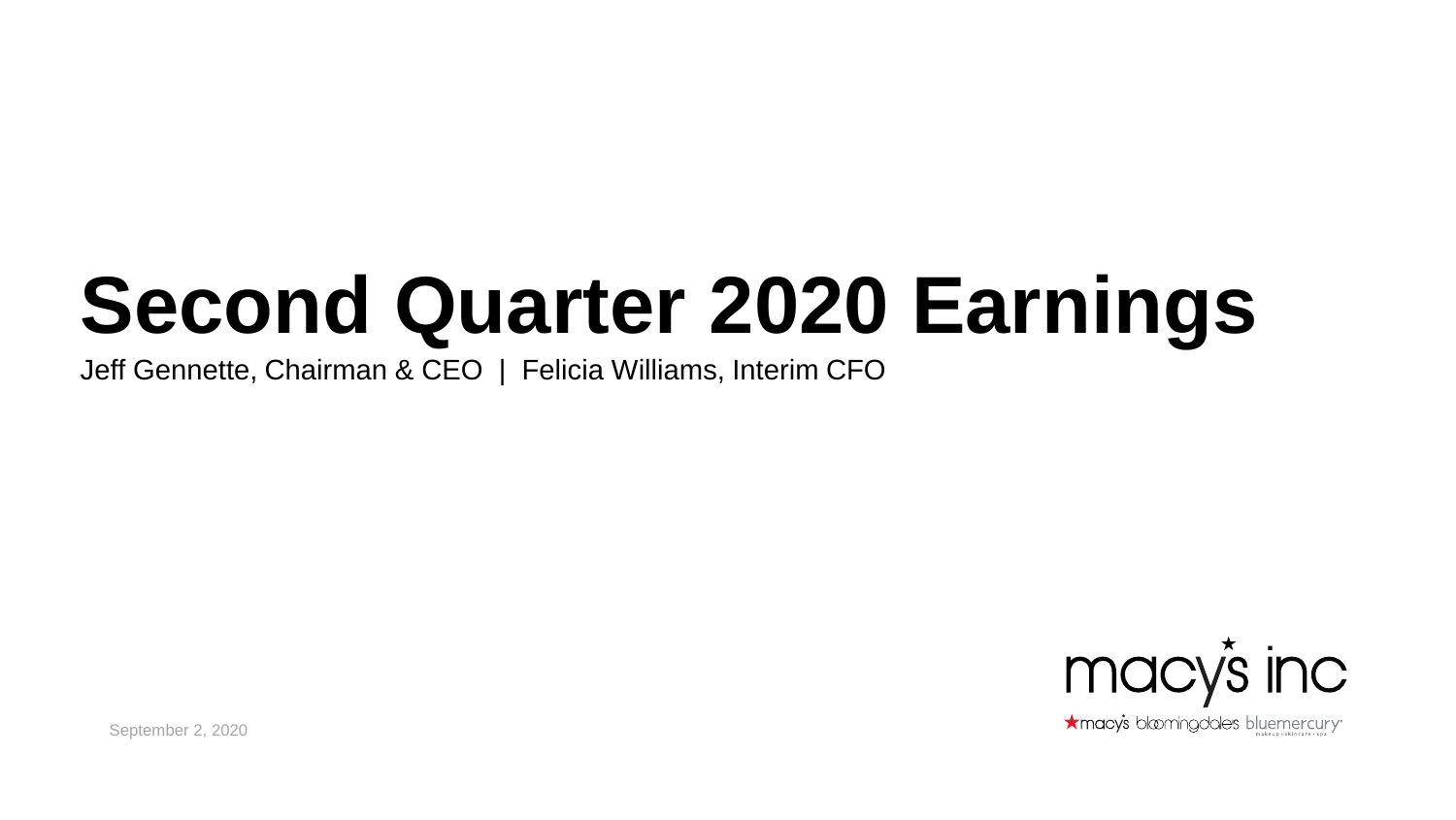# **SAFE HARBOR STATEMENT**

All statements in this press release that are not statements of historical fact are forward-looking statements within the meaning of the Private Securities Litigation Reform Act of 1995. Such statements are based upon the current beliefs and expectations of Macy's management and are subject to significant risks and uncertainties. Actual results could differ materially from those expressed in or implied by the forward-looking statements contained in this release because of a variety of factors, including the effects of the novel coronavirus (COVID-19) on Macy's customer demand and supply chain, as well as its consolidated results of operation, financial position and cash flows, Macy's ability to successfully implement its Polaris strategy and restructuring, including the ability to realize the anticipated benefits within the expected time frame or at all, conditions to, or changes in the timing of proposed real estate and other transactions, prevailing interest rates and non-recurring charges, the effect of potential changes to trade policies, store closings, competitive pressures from specialty stores, general merchandise stores, off-price and discount stores, manufacturers' outlets, the Internet, catalogs and television shopping and general consumer spending levels, including the impact of the availability and level of consumer debt, possible systems failures and/or security breaches, the potential for the incurrence of charges in connection with the impairment of intangible assets, including goodwill, Macy's reliance on foreign sources of production, including risks related to the disruption of imports by labor disputes, regional or global health pandemics, and regional political and economic conditions, the effect of weather and other factors identified in documents filed by the company with the Securities and Exchange Commission, including under the captions "Forward-Looking Statements" and "Risk Factors" in the Company's Annual Report on Form 10-K for the year ended February 1, 2020 and Quarterly Report on Form 10-Q for the quarterly period ended May 2, 2020. Macy's disclaims any intention or obligation to update or revise any forward-looking statements, whether as a result of new information, future events or otherwise, except as required by law.

This presentation includes non-GAAP financial measures that exclude the impact of certain financial statement items. Additional important information regarding these non-GAAP financial measures as well as others used in the earnings release can be found on the Investors section of our website.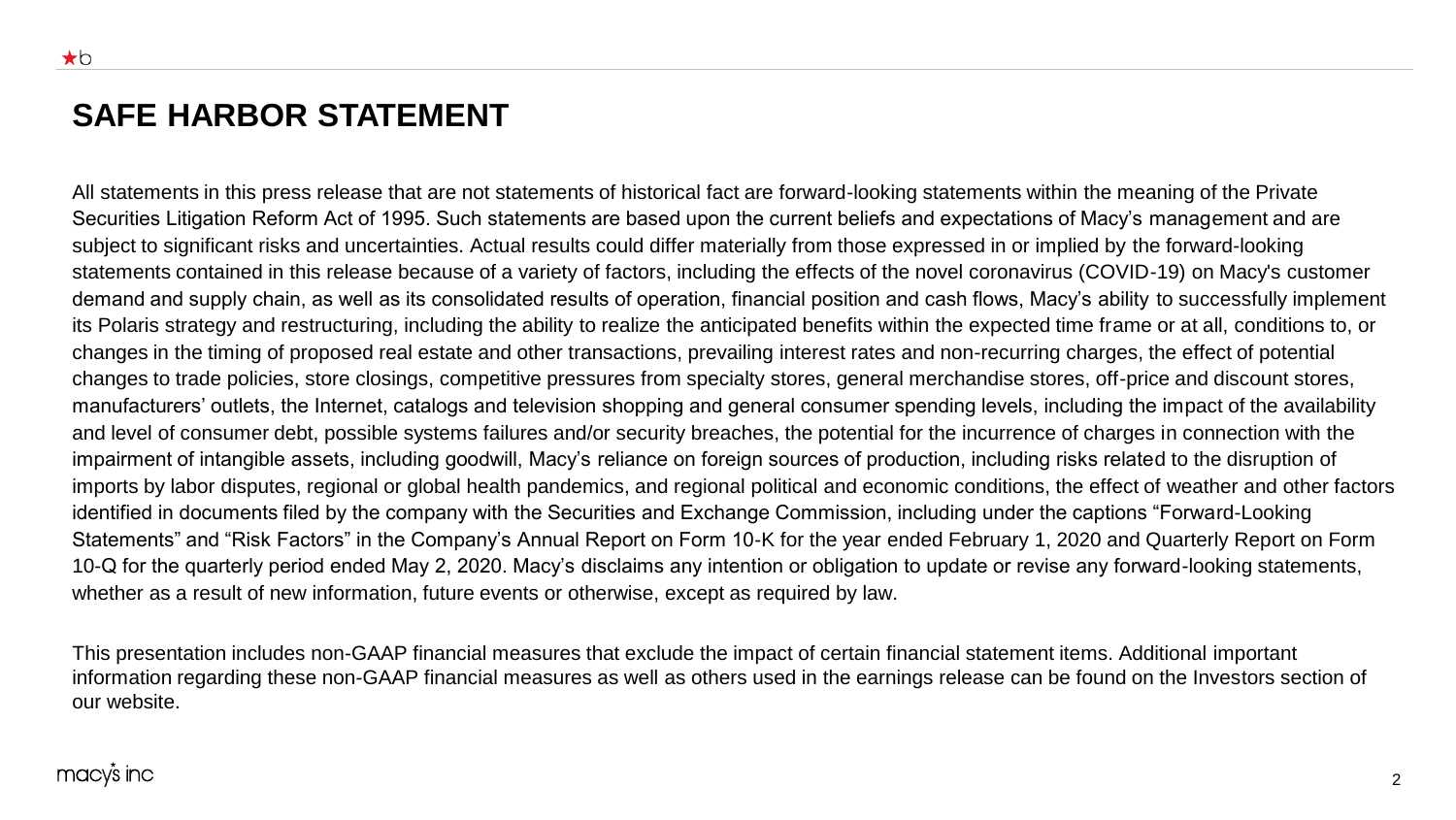# **SECOND QUARTER SNAPSHOT**

| millions, except per share figures and percentages               | <b>2Q20</b>      | <b>Spring 20</b> |
|------------------------------------------------------------------|------------------|------------------|
| <b>Net Sales</b>                                                 | \$3,559          | \$6,576          |
| Comp sales - owned                                               | $(34.7)\%$       | $(40.0)\%$       |
| Comp sales - owned + licensed                                    | $(35.1)\%$       | (40.2)%          |
| Credit card revenues, net                                        | \$168            | \$299            |
| Gross margin<br>Gross margin rate                                | \$841<br>23.6%   | \$1,357<br>20.6% |
| Selling, general & administrative<br>expense (SG&A)<br>SG&A rate | \$1,398<br>39.2% | \$2,995<br>45.4% |
| Gains on sale of real estate (ASG)                               |                  | \$16             |
| <b>GAAP Diluted EPS</b>                                          | \$(1.39)         | \$(12.91)        |
| <b>Adjusted Diluted EPS</b>                                      | \$ (0.81)        | \$ (2.83)        |
| <b>Adjusted Diluted EPS (ex-ASG)</b>                             | \$ (0.81)        | \$ (2.87)        |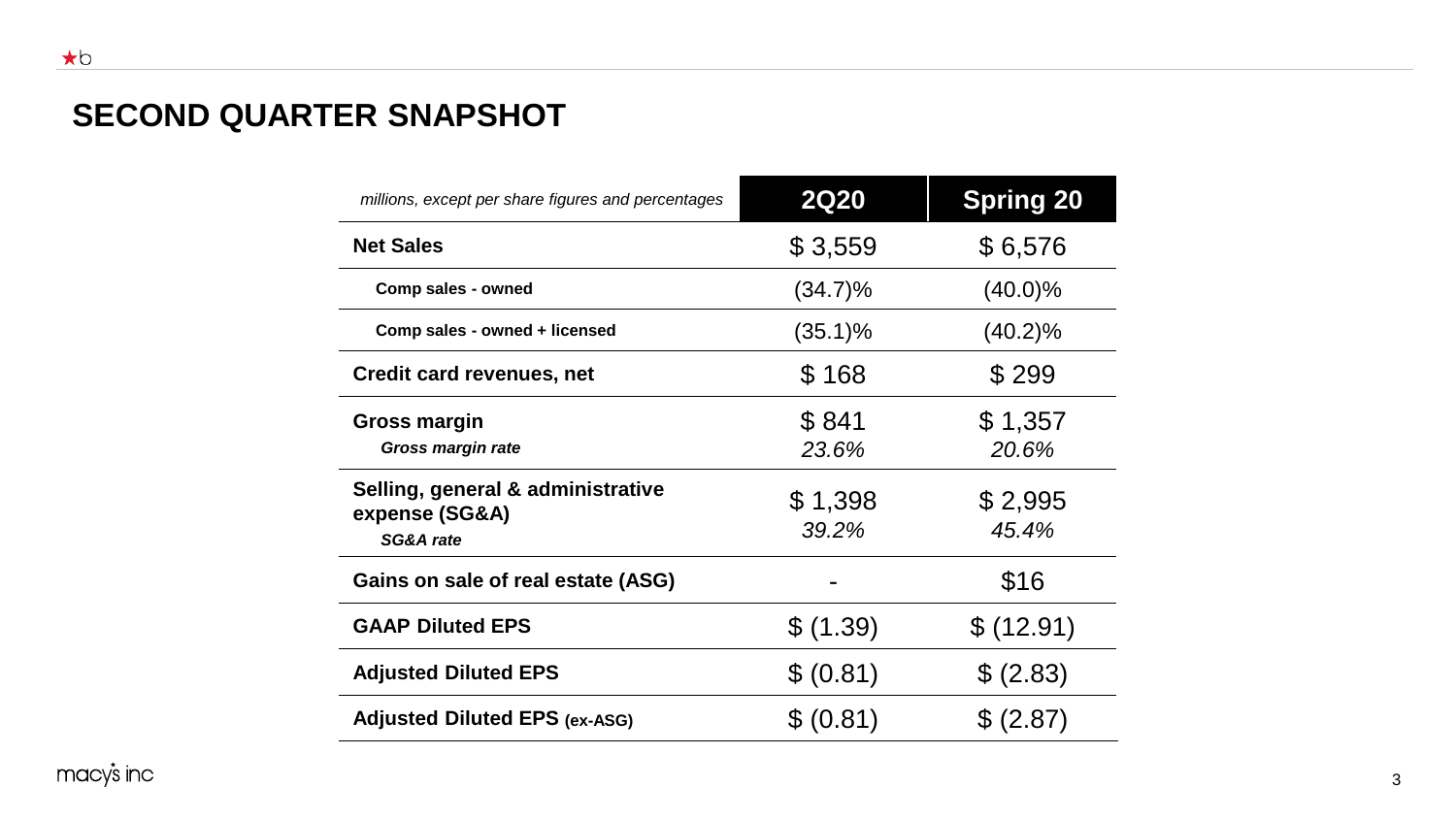# **SECOND QUARTER HIGHLIGHTS**

- Better-than-expected second quarter performance across all three brands Macy's, Bloomingdale's, Bluemercury
	- Stores reopened stronger than anticipated, digital remained strong throughout quarter, Luxury outpaced our expectations
	- Star Rewards loyalty program members' recovery slower than expected, but August performed above expectations
- Reopened nearly all stores by end of June
- Stores sales **declined 61%** versus LY
	- Monthly sales trend in the quarter closely correlated with pace of re-openings
	- Exited Q2 with store sales trend of **down 40%**
- Strong digital year-over-year growth of **53%**
	- Penetration rate of **54%**, **up 10 percentage points** over Q1
- Gross margin rate of **23.6%**, up significantly from first quarter due to good sell-through of clearance merchandise and improved mix
- Inventory down **29%** year-over-year; entering third quarter in a clean inventory position.
- SG&A expenses of **\$1.4 billion**, **down 36%** from second quarter last year
	- SG&A rate improved by **10 basis points** year-over-year, to **39.2%**, driven by strict expense management and very disciplined utilization of variable costs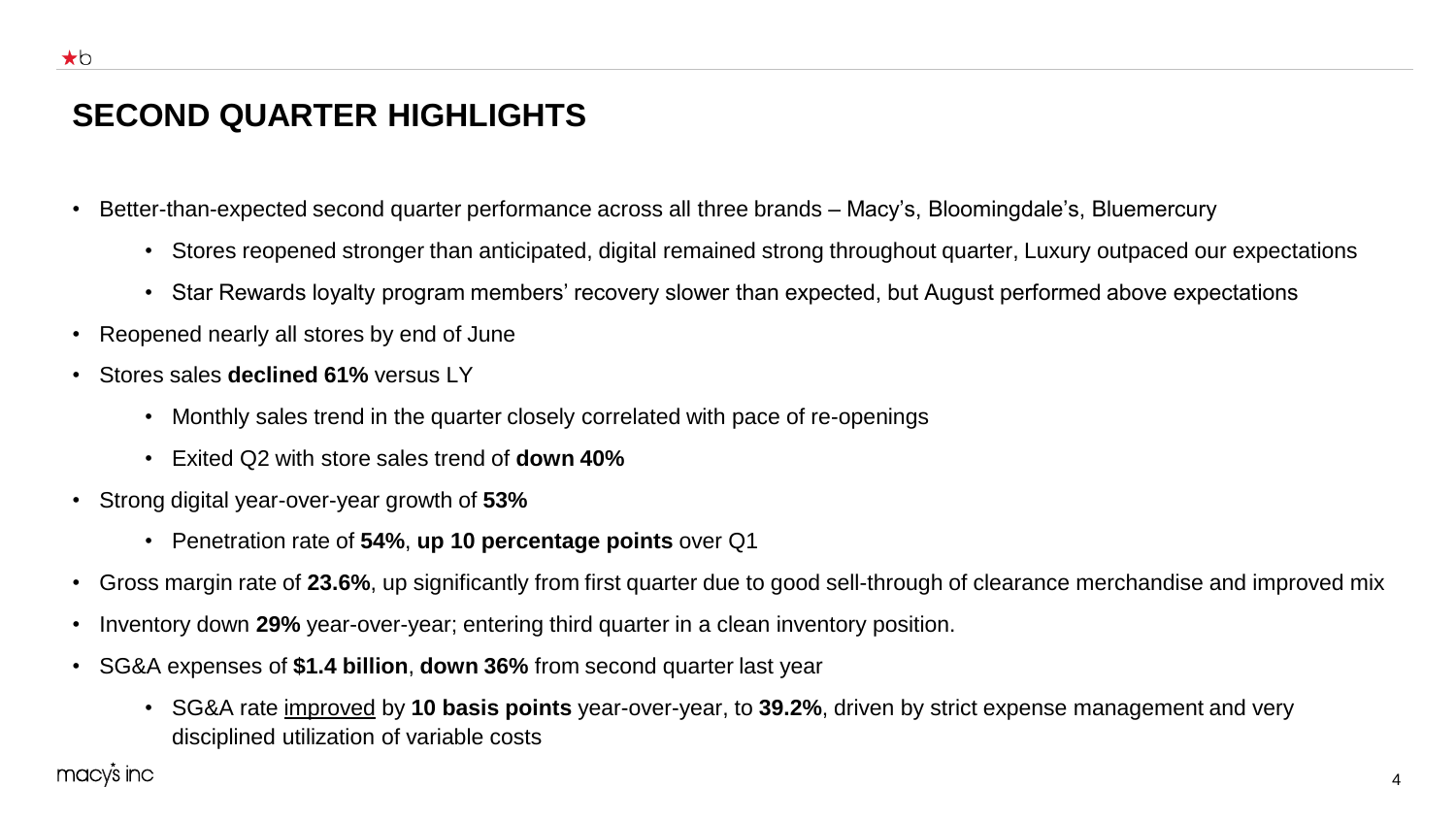# **SECOND QUARTER HIGHLIGHTS**

|                           | <b>2Q20</b>                             | <b>Spring 20</b>                        | <b>Notes</b>                                                                                                                                                                                                                                                               |
|---------------------------|-----------------------------------------|-----------------------------------------|----------------------------------------------------------------------------------------------------------------------------------------------------------------------------------------------------------------------------------------------------------------------------|
| <b>Credit Revenue</b>     | \$168 million<br>(-\$8 million to LY)   | \$299 million<br>(-\$49 million to LY)  | Year-over-year decline largely due to recent shift by consumers to debit cards<br>and cash<br>New accounts were down significantly due to store closures (we derive about<br>85% of our new accounts from customers' face-to-face engagement with our<br>store colleagues) |
| <b>Credit Penetration</b> | 40.8%                                   | 43.3%                                   |                                                                                                                                                                                                                                                                            |
| <b>Gross Margin Rate</b>  | 23.6%<br>$(-15$ pps to LY)              | 20.6%<br>$(-18$ pps to LY)              | Year-over-year decline due to COVID-19<br>Improvement from first quarter due to:<br>Clearance merchandise sold through much faster than in first quarter<br>$\bullet$<br>Higher sell-through of regular-priced merchandise.                                                |
| <b>SG&amp;A Expense</b>   | \$1.4 billion<br>(-\$779 million to LY) | \$3.0 billion<br>(-\$1.3 billion to LY) | Strict with expense management and very disciplined with variable costs<br>٠<br>February restructuring, short-term furloughs, and July restructuring all<br>contributed to overall reduction year-over-year                                                                |
| <b>SG&amp;A Rate</b>      | 39.2%<br>$(-10 \text{ bps to LY})$      | 45.4%<br>$(+660$ bps to LY)             |                                                                                                                                                                                                                                                                            |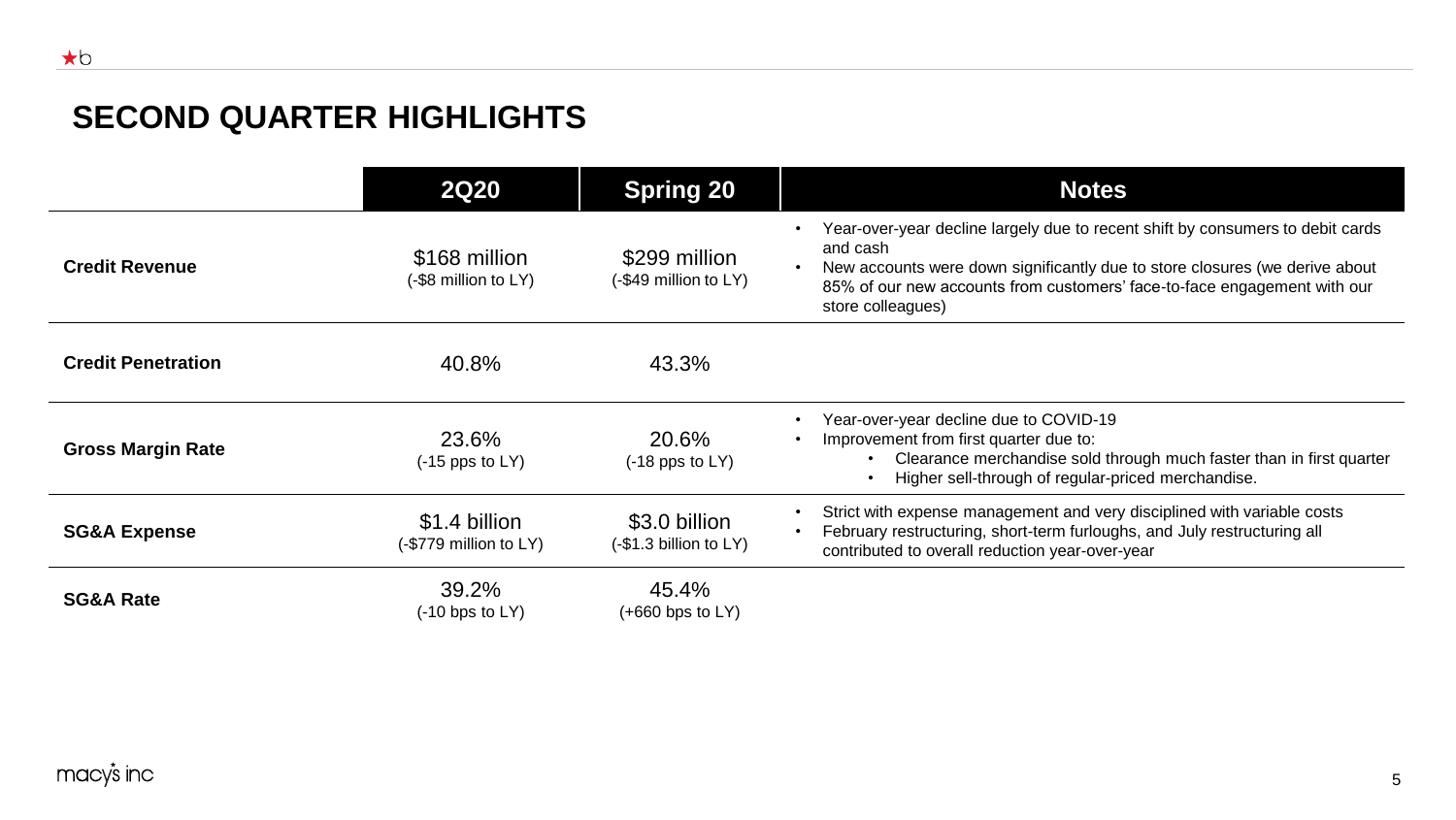# **MAINTAINING FINANCIAL FLEXIBILTY**

- Completed approximately **\$4.5 billion** of new financing during the quarter.
	- This included **\$1.3 billion** of senior secured notes, as well as a new **\$3.2** billion asset-based credit facility. We used the proceeds of the notes offering, along with cash on hand, to repay the outstanding borrowings under our previously existing **\$1.5 billion** unsecured credit facility.
	- Additionally, we successfully executed an exchange offer and consent solicitation for **\$465 million** of notes issued under our 1996 indenture.
	- We expect to have more than enough liquidity to address the needs of the business over the next few years as well as the repayment of upcoming debt maturities in fiscal 2020 and fiscal 2021.
- Notably, we finished the quarter in a strong liquidity position with approximately **\$1.4 billion** in cash and approximately **\$3 billion** of untapped capacity in the new asset-based credit facility.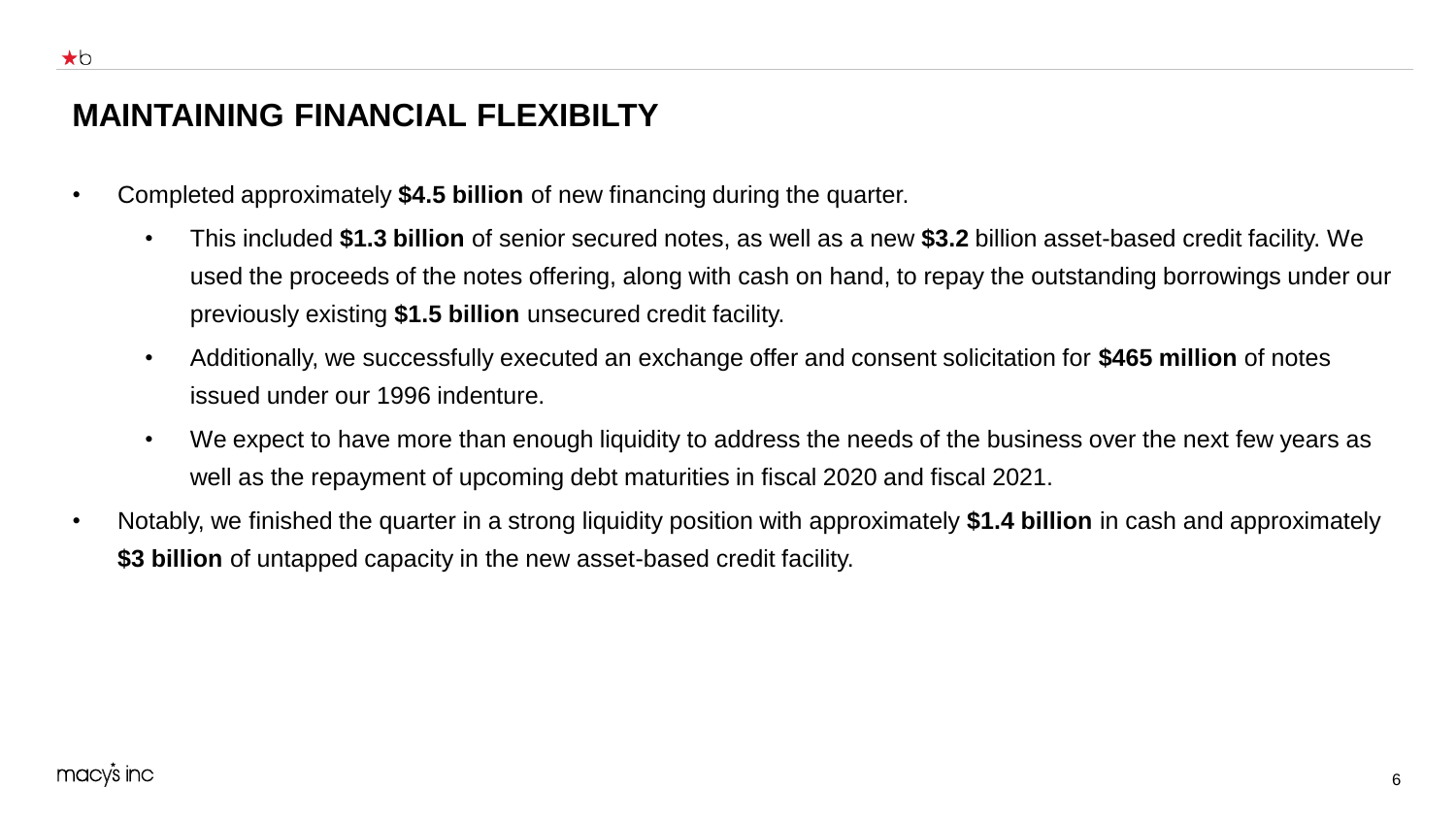# **2020 EXPECTATIONS**

|                                                                                      | <b>2020 EXPECTATIONS</b>                                                                                                                                   |
|--------------------------------------------------------------------------------------|------------------------------------------------------------------------------------------------------------------------------------------------------------|
| Comp sales - owned + licensed                                                        | Down low- to mid-20's for the Fall season                                                                                                                  |
| <b>Digital</b>                                                                       | Annual digital sales penetration of mid-40%.<br>High-teens digital increase in the Fall season.<br>Low- to mid-teens increase for full year digital sales. |
| <b>Stores</b>                                                                        | Q2 exit rate holds through Fall season                                                                                                                     |
| Credit card revenues, net                                                            | Fall credit revenue as a percent of sales roughly in<br>line with last year's back half                                                                    |
| Gross margin rate                                                                    | Fall gross margin expected to be mid-single-digit<br>percentage points lower than Fall last year. Quarterly<br>margins might peak in the third quarter.    |
| SG&A expense rate                                                                    | Elevated levels of SG&A as percentage of sales.<br>For Fall 2020, low- to mid-single-digit percentage points<br>higher than last year for Fall.            |
| Gains on sale of real estate (ASG)                                                   | Approximately \$50 million for the year                                                                                                                    |
| Adjusted Earnings before Interest, Taxes and Depreciation & Amortization<br>(EBITDA) | Q2 will have the lowest EBITDA, improving sequentially<br>in Q3 and Q4. Q4 is expected to have positive EBITDA.                                            |
| Interest expense, net                                                                | Approximately \$300 million for the year                                                                                                                   |
| <b>Adjusted tax rate</b>                                                             | Between 35% and 38% for the year                                                                                                                           |
| <b>Capital Expenditures</b>                                                          | Approximately \$450 million for the year                                                                                                                   |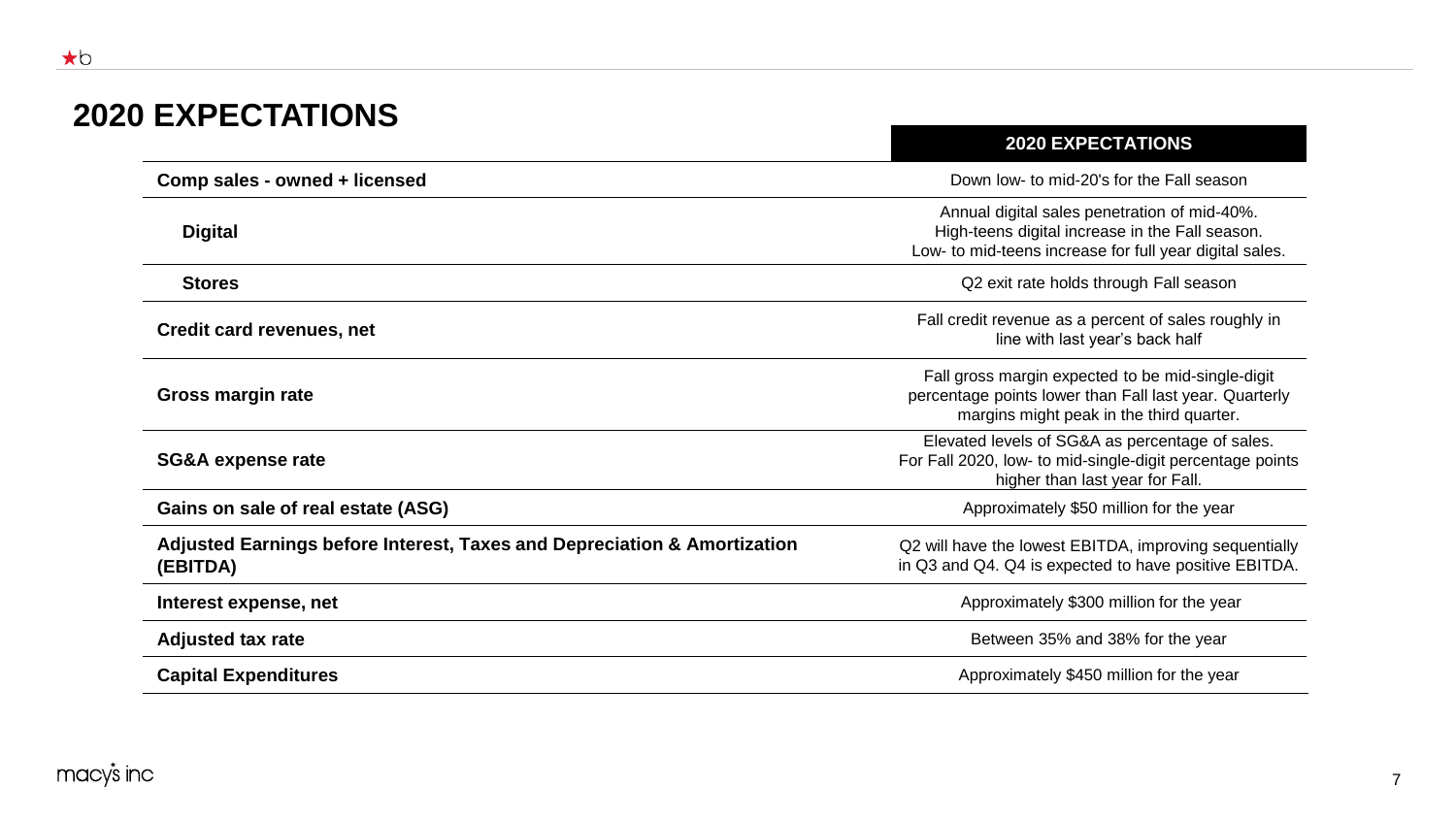# **OUR VISION IS TO BE THE LEADING MULTI-BRANDED FASHION RETAILER**

**FROM OFF-PRICE TO LUXURY, FROM ONLINE TO OFFLINE, FROM ON-MALL TO OFF-MALL WE WILL OFFER CONVENIENT ACCESS TO THE FULLNESS OF OUR BRANDS.** 



We are committed to ensuring that Macy's, Inc. will be a great place to work, shop, and invest.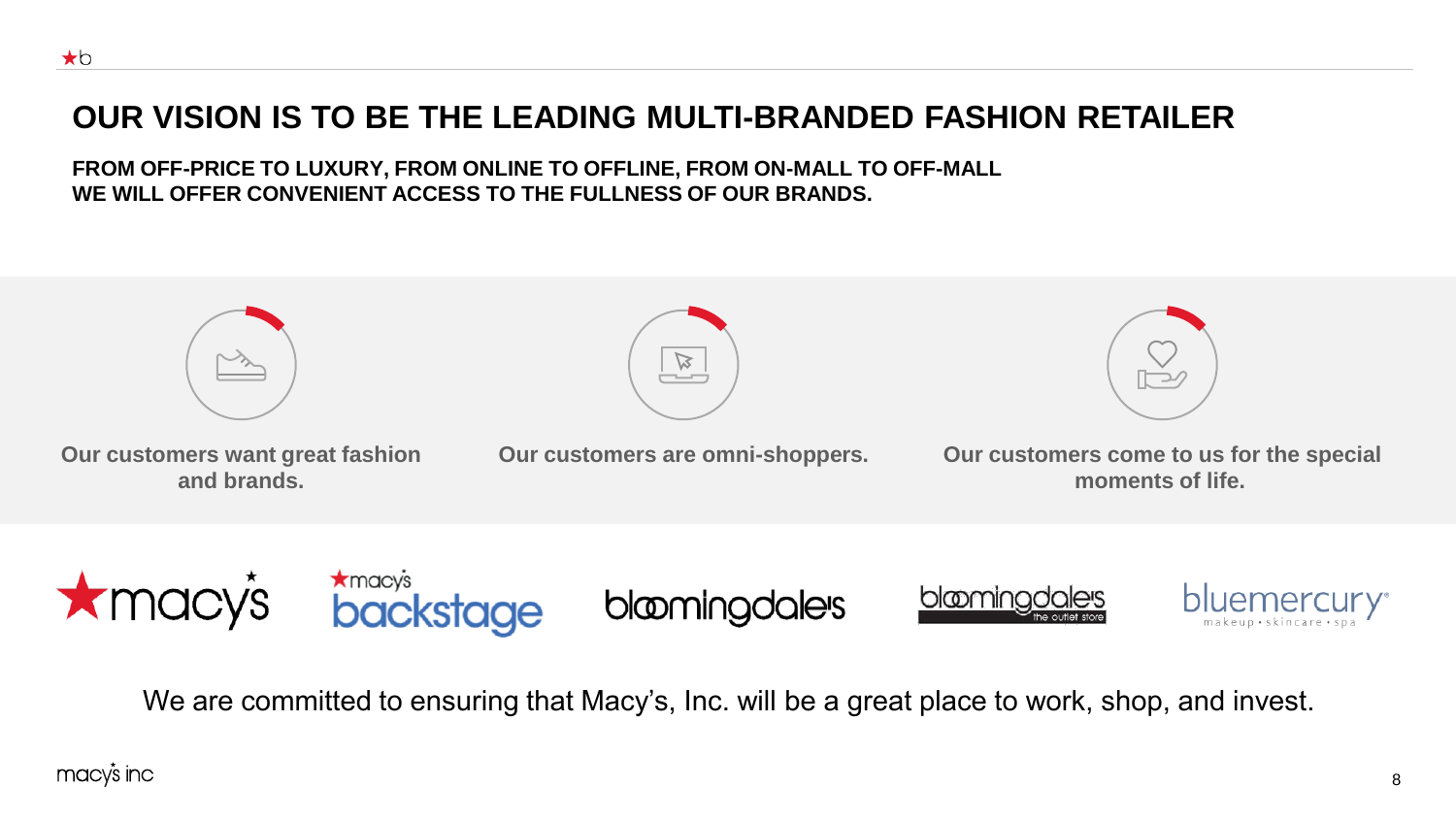# **WE HAVE REFINED OUR POLARIS STRATEGIES WITH A FOCUS ON HOW EACH WILL STRENGTHEN & REINFORCE EACH OTHER**



# CUSTOMER

We will develop a high engagement **customer ecosystem** that is designed to build strong **profitable lifetime relationships** one customer at a time.

# FASHION

We will build on our fashion authority by **curating** the best national and private **brands** to support our customer's **selfexpression** from offprice to luxury.

# DIGITAL

We will strategically invest across the enterprise to **improve** the digital **experience** building customer lifetime value and driving **profitable digital growth**.

## OMNI **EXPERIENCE**

.

We will **innovate** and **optimize** our **stores, supply chain**, and **call centers** to ensure every customer can shop when, where and how they choose.

# COST BASE

We will show **discipline** on **cost management**  and create a culture of continuous assessment to derive the **greatest ROI** on every dollar spent.

.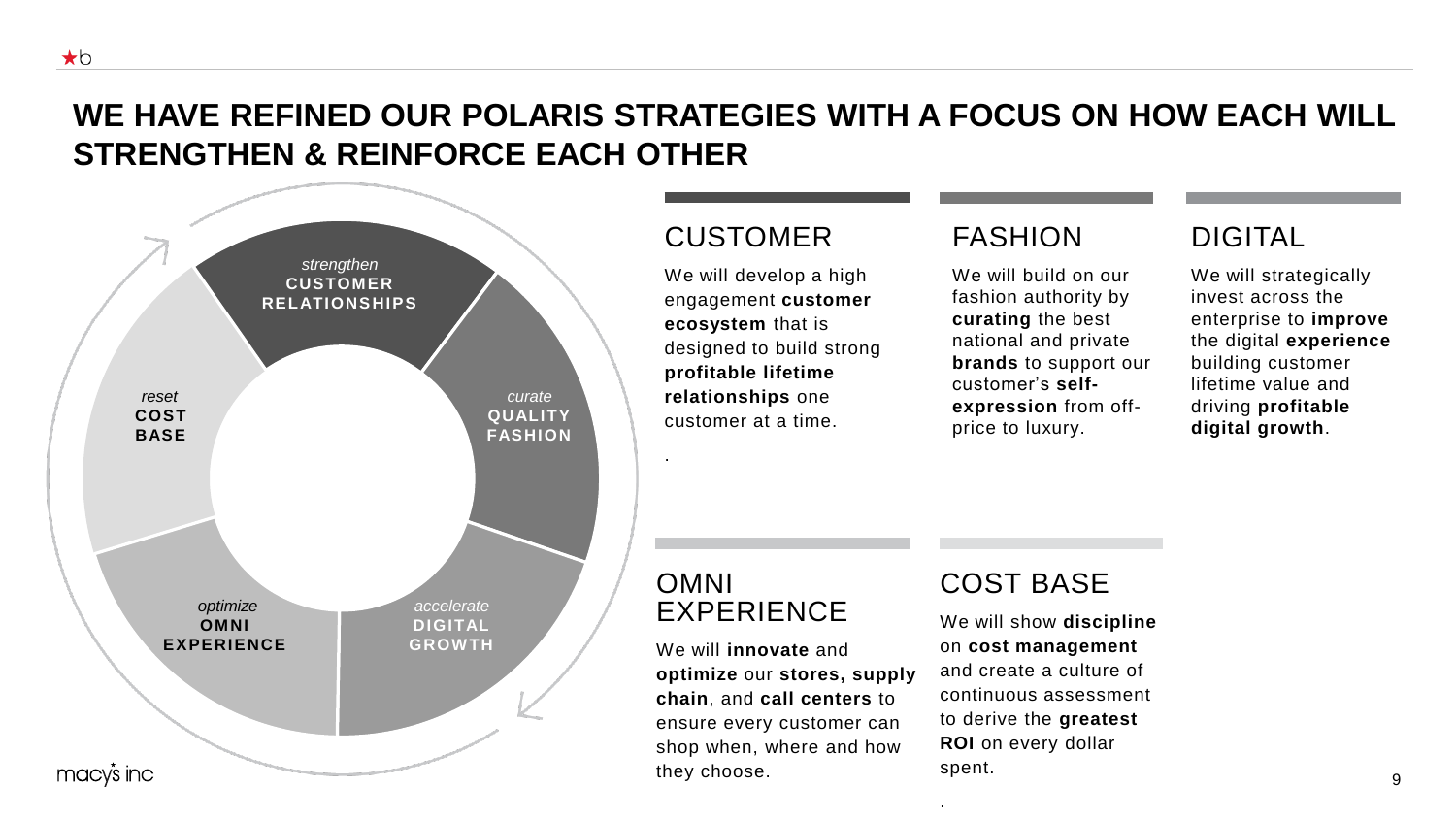# **POLARIS STRATEGIES DRIVE COMPETITIVE ADVANTAGE & DIFFERENTIATION**

TO FIRST RECOVER THE BUSINESS THEN DRIVE BOTH TOP- AND BOTTOM-LINE GROWTH

| strengthen<br><b>CUSTOMER</b><br><b>RELATIONSHIPS</b>                                      |   | curate<br>QUALITY<br><b>FASHION</b>                                                                                                             |              | accelerate<br><b>DIGITAL</b><br>GROWTH                                                                                                                                                             | optimize<br>OMNI<br>NETWORK                                                                                                                                                                                                           |   | reset<br>COST<br><b>BASE</b>                                                                           |
|--------------------------------------------------------------------------------------------|---|-------------------------------------------------------------------------------------------------------------------------------------------------|--------------|----------------------------------------------------------------------------------------------------------------------------------------------------------------------------------------------------|---------------------------------------------------------------------------------------------------------------------------------------------------------------------------------------------------------------------------------------|---|--------------------------------------------------------------------------------------------------------|
| <b>Maximize customer</b><br>lifetime value (CLV)                                           |   | <b>Curate national &amp; private</b><br>brands from off-price to<br>luxury                                                                      |              | Improve end-to-end<br>Digital experience                                                                                                                                                           | <b>Evolve</b> role of the store                                                                                                                                                                                                       | ✓ | Rewire organization cost<br>base to support<br>profitable growth                                       |
| Continue to grow Star<br><b>Rewards loyalty program</b>                                    | ✓ | <b>Grow Backstage while</b><br>reducing cost base                                                                                               |              | Deliver profitable<br>omnichannel growth                                                                                                                                                           | Market ecosystem/<br>small-format, off-mall<br>store test                                                                                                                                                                             | ✓ | Maximize sales flex<br>dollars through                                                                 |
| Increase conversion<br>thru personalized<br>recommendation on site<br>and off site tactics |   | Create ideal experience in<br><b>Fine Jewelry</b><br>and Beauty                                                                                 |              | Provide an intuitive.<br>engaging, and inspiring<br>product discovery<br>experience by improving<br>search, browse, and                                                                            | Supply chain redesign<br>with an early emphasis<br>on capacity planning and<br>centralized fulfillment.                                                                                                                               |   | identification and reset<br>of variable cost drivers<br>Increase negotiated<br>contract savings with a |
| Pursue on-site and off-<br>site monetization as a<br>future growth driver.                 |   | Maximize the return to<br>home trend and amplify<br>Bloomingdale's status as<br>the destination for<br>textiles from private brand<br>to luxury | $\checkmark$ | product detail pages on<br>macys.com and<br>bloomingdales.com<br>Deliver a user-friendly<br>mobile app that<br>optimizes the<br>omnichannel shopping<br>experience at Macy's and<br>Bloomingdale's | Strengthen<br><b>Bloomingdale's Outlet</b><br>sales and margin by<br>better leveraging<br>Bloomingdale's<br><b>Department Store</b><br>merchandise and<br>opportunities in the<br>market while also driving<br>operating efficiencies |   | focus on rate<br>Continuously prioritize<br>and allocate payroll<br>dollars as turnover<br>occurs      |
| nacvs inc                                                                                  |   |                                                                                                                                                 |              |                                                                                                                                                                                                    |                                                                                                                                                                                                                                       |   |                                                                                                        |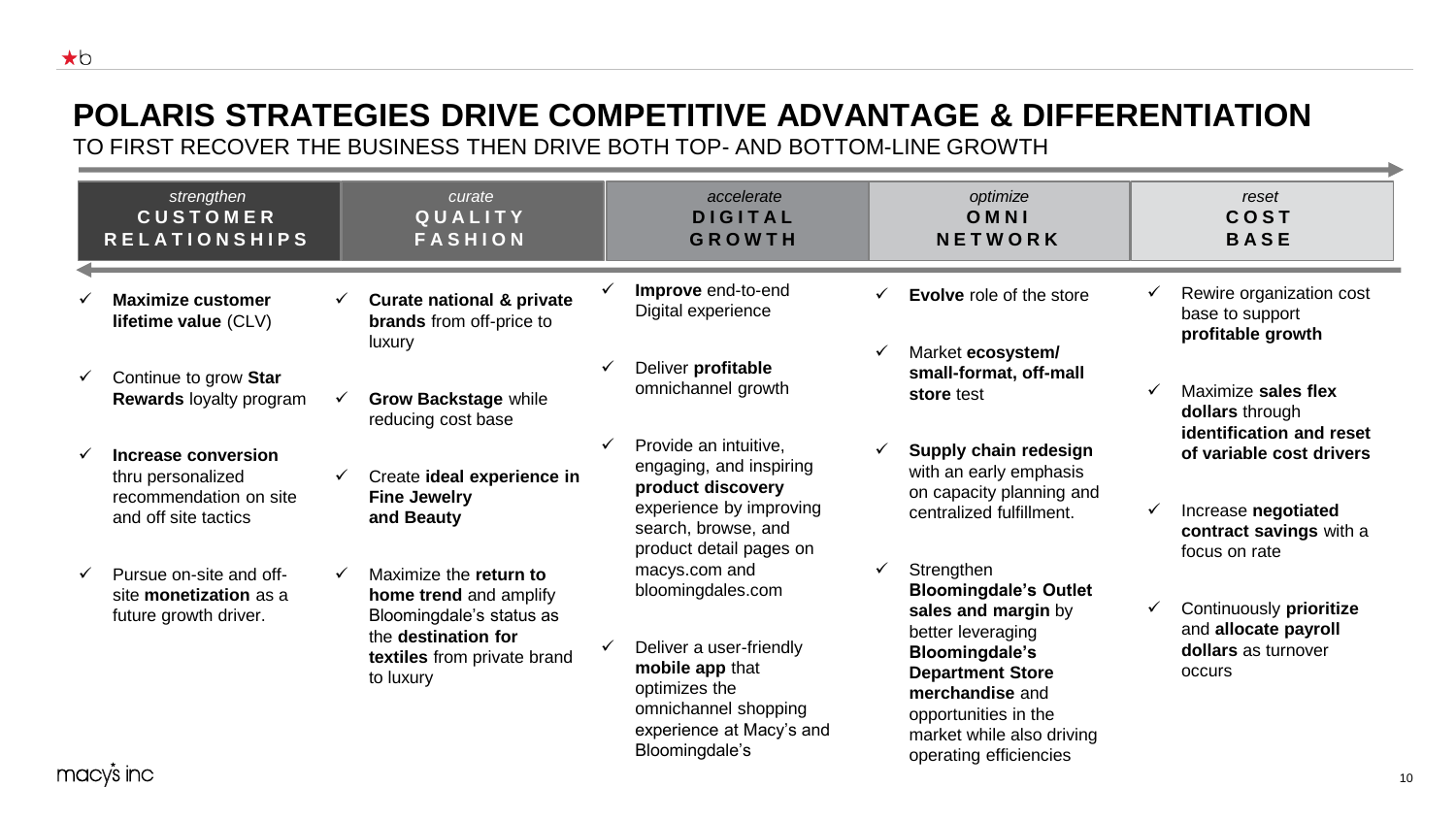### **POLARIS WILL STABILIZE AND GROW GROSS MARGIN AND RIGHT-SIZE COST BASE** GROSS MARGIN AND SG&A IMPROVEMENT TARGETS

Marketing Supply Chain 2 Stores Corporate & other 2022 run-rate savings **SG&A** Target of ~\$1.5 billion **Gross Margin** Target of ~\$600 million

**~ \$2.1 billion**

macy's inc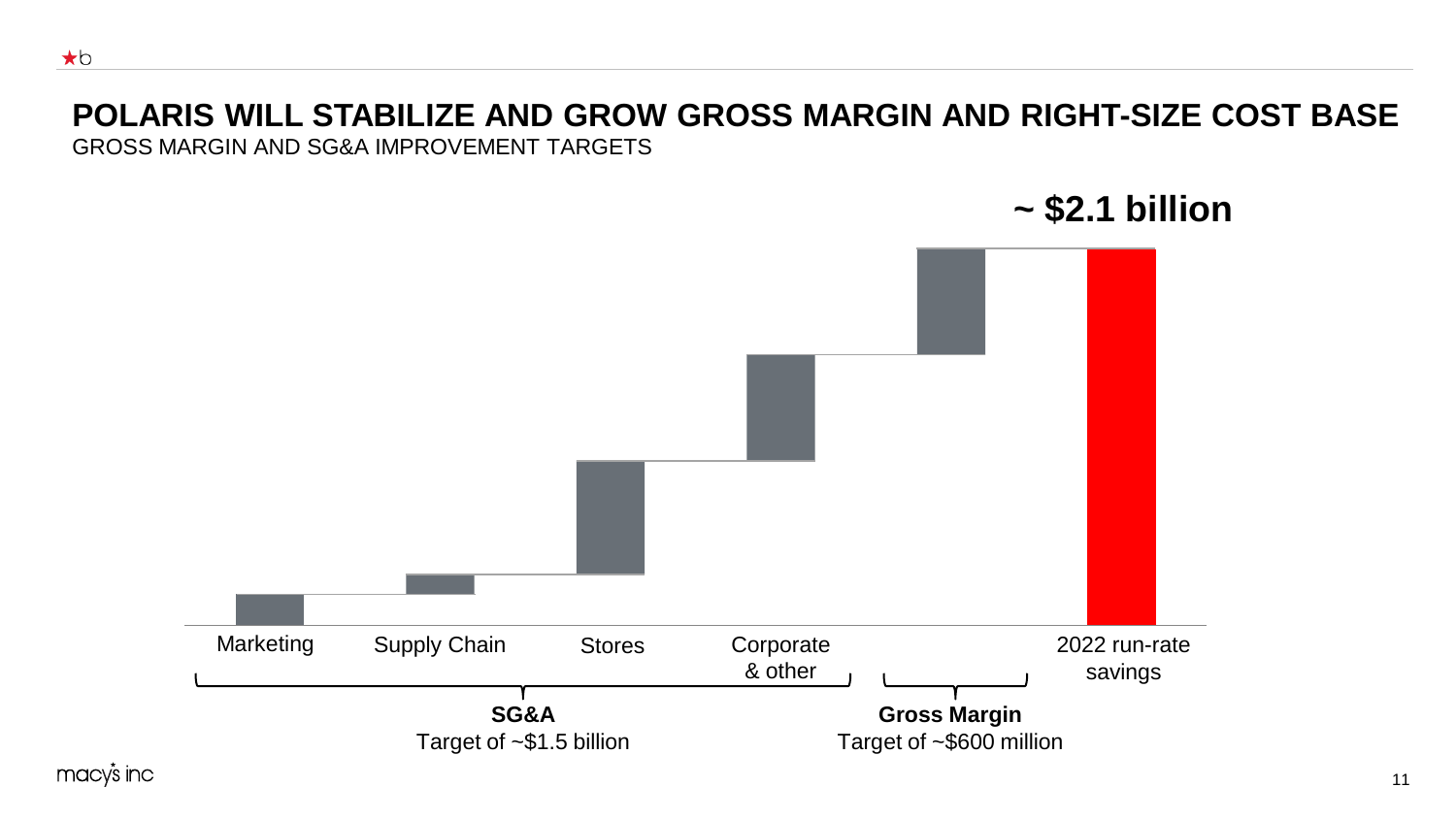# **Macy's, Inc. Store Count MACY'S, INC. STORE COUNT**

|                                       |              | <b>End of 4Q19</b>     |              | <b>End of 1Q20</b>     |              | <b>End of 2Q20</b> |
|---------------------------------------|--------------|------------------------|--------------|------------------------|--------------|--------------------|
|                                       | <b>Boxes</b> | <b>Store Locations</b> | <b>Boxes</b> | <b>Store Locations</b> | <b>Boxes</b> | Store Loc          |
| <b>Macy's Flagships</b>               | 16           | 11                     | 16           | 11                     | 16           | 11                 |
| <b>Macy's Magnets</b>                 | 431          | 385                    | 430          | 384                    | 429          | 384                |
| <b>Macy's Core</b>                    | 447          | 396                    | 446          | 395                    | 445          | 395                |
| Macy's Neighborhood                   | 102          | 96                     | 103          | 97                     | 100          | 94                 |
| <b>Macy's Furniture</b>               | 54           | 49                     | 55           | 50                     | 53           | 48                 |
| <b>Macy's Furniture Clearance</b>     | 4            | 4                      | 3            | 3                      | $\mathbf{2}$ | $\mathbf{2}$       |
| <b>Freestanding Backstage</b>         | 6            | 6                      | 6            | 6                      | 6            | 6                  |
| <b>Macy's Small Format</b>            |              |                        | 1            | 1                      | 1            | $\mathbf{1}$       |
| <b>Total Macy's</b>                   | 613          | 551                    | 614          | 552                    | 607          | 546                |
| <b>Bloomingdale's Dept. Stores</b>    | 35           | 33                     | 36           | 34                     | 36           | 34                 |
| <b>Bloomingdale's Furniture/Other</b> | 1            | $\mathbf{1}$           | 1            | $\mathbf{1}$           | 1            | 1                  |
| <b>Bloomingdale's The Outlet</b>      | 19           | 19                     | 19           | 19                     | 19           | 19                 |
| <b>Total Bloomingdale's</b>           | 55           | 53                     | 56           | 54                     | 56           | 54                 |
| <b>Bluemercury</b>                    | 171          | 171                    | 171          | 171                    | 171          | 171                |
| Total Macy's, Inc.                    | 839          | 775                    | 841          | $\frac{7}{7}$          | 834          | 771                |
|                                       |              |                        |              |                        |              |                    |

|              | <b>End of 4Q19</b>     |   |              | <b>End of 1Q20</b>     | <b>End of 2Q20</b> |                        |
|--------------|------------------------|---|--------------|------------------------|--------------------|------------------------|
| <b>Boxes</b> | <b>Store Locations</b> |   | <b>Boxes</b> | <b>Store Locations</b> | <b>Boxes</b>       | <b>Store Locations</b> |
| 16           | 11                     |   | 16           | 11                     | 16                 | 11                     |
| 431          | 385                    |   | 430          | 384                    | 429                | 384                    |
| 447          | 396                    |   | 446          | 395                    | 445                | 395                    |
| 102          | 96                     |   | 103          | 97                     | 100                | 94                     |
| 54           | 49                     |   | 55           | 50                     | 53                 | 48                     |
| 4            | 4                      | 3 |              | 3                      | $\mathbf 2$        | $\mathbf{2}$           |
| 6            | 6                      | 6 |              | 6                      | 6                  | 6                      |
|              |                        |   | 1            | 1                      | 1                  | 1                      |
| 613          | 551                    |   | 614          | 552                    | 607                | 546                    |
| 35           | 33                     |   | 36           | 34                     | 36                 | 34                     |
| 1            | 1                      |   | 1            | 1                      | $\mathbf{1}$       | 1                      |
| 19           | 19                     |   | 19           | 19                     | 19                 | 19                     |
| 55           | 53                     |   | 56           | 54                     | 56                 | 54                     |
| 171          | 171                    |   | 171          | 171                    | 171                | 171                    |
| 839          | 775                    |   | 841          | 777                    | 834                | 771                    |

|                         | End of 2Q20                  |
|-------------------------|------------------------------|
|                         | <b>Boxes</b> Store Locations |
| 16                      | 11                           |
| 429                     | 384                          |
| 445                     | 395                          |
| 100                     | 94                           |
| 53                      | 48                           |
| $\overline{\mathbf{c}}$ | 2                            |
| 6                       | 6                            |
| 1                       | 1                            |
| 607                     | 546                          |
| 36                      | 34                           |
| 1                       | 1                            |
| 19                      | 19                           |
| 56                      | 54                           |
| 171                     | 171                          |
| 834                     | $\overline{771}$             |

| Change in Store Locations from 4Q19 |
|-------------------------------------|
|                                     |
|                                     |
|                                     |
|                                     |
| $-1$                                |
|                                     |
| $\overline{\phantom{a}}$            |
| $-2$                                |
|                                     |
| $-1$                                |
|                                     |
| $-2$                                |
|                                     |
|                                     |
| $+1$                                |
|                                     |
| $-5$                                |
|                                     |
| $+1$                                |
|                                     |
|                                     |
|                                     |
|                                     |
|                                     |
| 1                                   |
|                                     |
|                                     |
|                                     |
| $\overline{4}$                      |

macy's inc

*Using store locations combines multi-box stores into a single location, providing a more accurate count of the store fleet*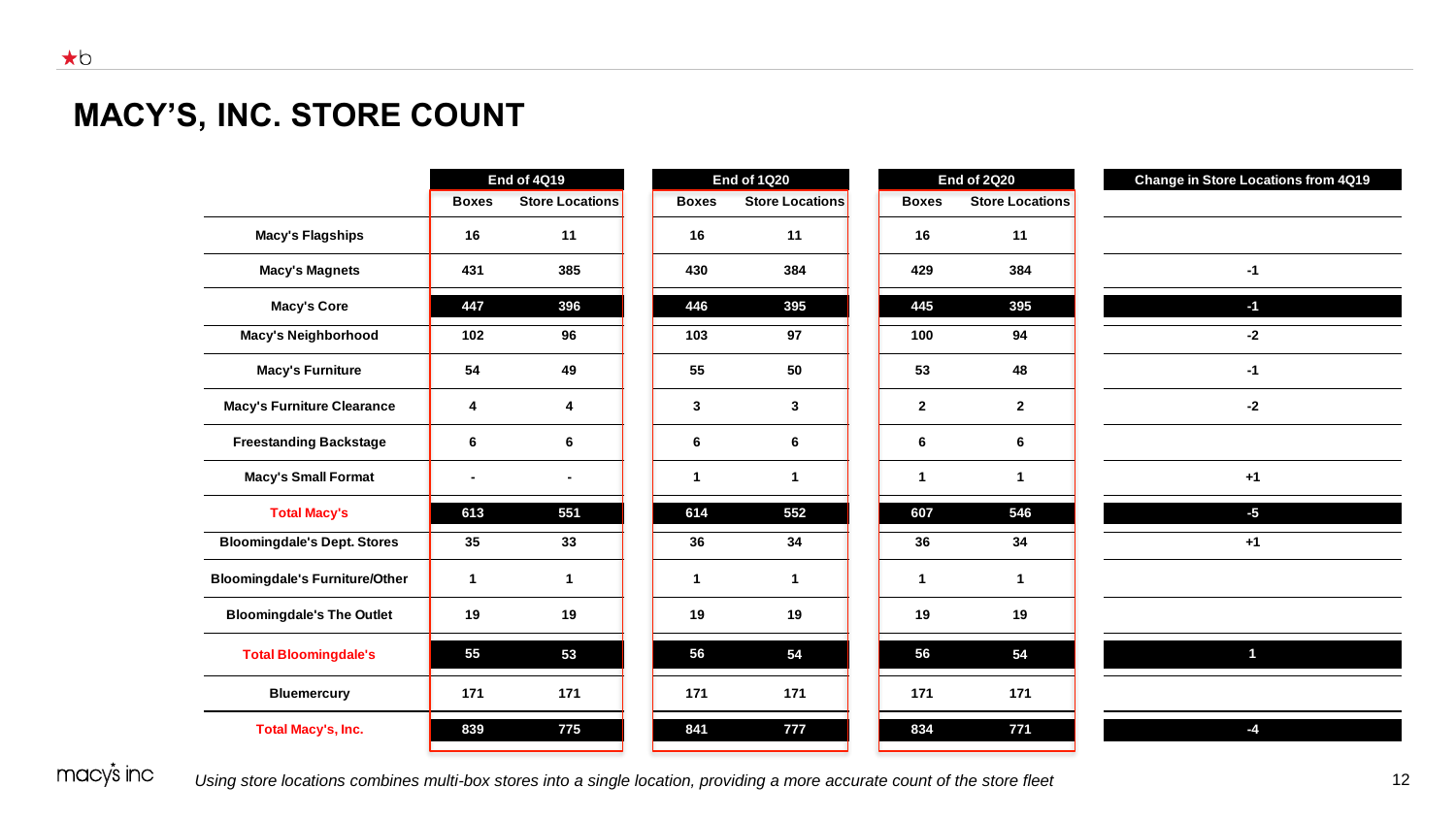$\star$ b

# **FULL LINE MACY'S BRAND AND BLOOMINGDALE'S DEPARTMENT STORES**

| Quintile                | <b>Location</b><br>Count <sup>3</sup> | Owned Sales <sup>2</sup><br>$$$ million) | <b>Owned Sales per</b><br>Location (\$ million) | <b>Owned Sales per</b><br>Square Foot (\$) | Neighborhood<br><b>Location Count4</b> |
|-------------------------|---------------------------------------|------------------------------------------|-------------------------------------------------|--------------------------------------------|----------------------------------------|
| <b>2019 - FULL YEAR</b> |                                       |                                          |                                                 |                                            |                                        |
| <b>Fifth</b>            | 105                                   | 7,260                                    | 69.1                                            | 294                                        | $\mathbf{0}$                           |
| Fourth                  | 105                                   | 3,717                                    | 35.4                                            | 197                                        | $\mathbf{0}$                           |
| Third                   | 105                                   | 2,448                                    | 23.3                                            | 152                                        | $6\phantom{1}6$                        |
| Second                  | 105                                   | 1,984                                    | 18.9                                            | 144                                        | 20                                     |
| First                   | 106                                   | 1,582                                    | 14.9                                            | 128                                        | 71                                     |
| <b>Total</b>            | 526                                   | 16,991                                   | 32.3                                            | 198                                        | 97                                     |
| <b>2018 - FULL YEAR</b> |                                       |                                          |                                                 |                                            |                                        |
| <b>Fifth</b>            | 111                                   | 7,895                                    | 71.1                                            | 299                                        | $\mathbf{0}$                           |
| Fourth                  | 111                                   | 3,870                                    | 34.9                                            | 198                                        | $\mathbf 0$                            |
| Third                   | 111                                   | 2,770                                    | 25.0                                            | 158                                        | $6\phantom{1}6$                        |
| Second                  | 111                                   | 1,991                                    | 17.9                                            | 144                                        | 30                                     |
| First                   | 111                                   | 1,511                                    | 13.6                                            | 122                                        | 89                                     |
| <b>Total</b>            | 555                                   | 18,037                                   | 32.5                                            | 201                                        | 125                                    |

- Locations are ranked by incremental, 4-wall  $EBITDA<sup>1</sup>$ , from high to low, and divided into equal groups of five.
- On average, those stores that contribute more EBITDA also generate higher sales per location and higher sales per square foot
- Neighborhood stores are typically the majority of those stores that, on average, contribute the least amount of EBITDA, generate the lowest sales per location and generate the lowest sales per square foot

*1) 4-Wall EBITDA: Gross margin net of payroll and non-payroll expenses specific to the store location and net of certain incremental central expense including marketing, logistics, and medical benefits.*

*2) Owned sales represent by location sales for full line comparable Macy's and Bloomingdale's department stores only. Sales for MCOM, BCOM, Freestanding Backstage, Bloomingdale's the Outlets,* 

Bluemercury, Furniture and other clearance locations are excluded from the population of stores presented on this slide. Additionally, components of net sales not directly related to a specific store location *are excluded from the above summary but are included in the Company's net sales.* 

macy's inc *3) 2019 locations exclude one Bloomingdale's department store that opened in 2019 and includes two Macy's Furniture Galleries whose assortment expands beyond furniture. 4) Neighborhood location counts represent Macy's store classification as of September 2, 2020*.

13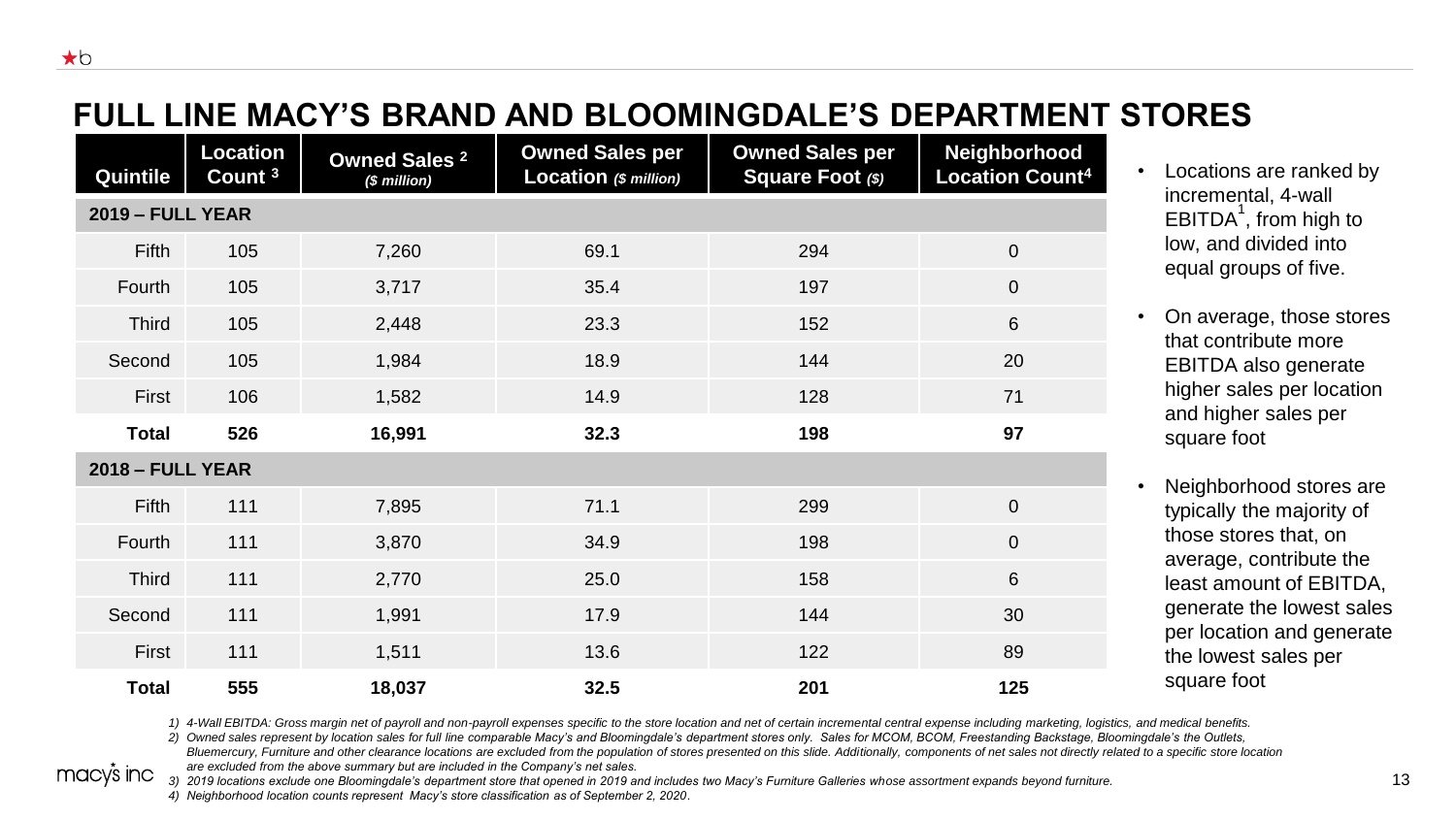# **RECONCILIATION OF GAAP TO NON-GAAP FINANCIAL MEASURES**  (ALL AMOUNTS IN MILLIONS EXCEPT FOR PERCENTAGES AND PER SHARE FIGURES)

The company reports its financial results in accordance with U.S. generally accepted accounting principles (GAAP). However, management believes that certain non-GAAP financial measures provide users of the company's financial information with additional useful information in evaluating operating performance. Management believes that providing supplemental changes in comparable sales on an owned plus licensed basis and changes in comparable sales on an owned plus licensed basis, which includes adjusting for growth in comparable sales of departments licensed to third parties, assists in evaluating the company's ability to generate sales growth, whether through owned businesses or departments licensed to third parties, and in evaluating the impact of changes in the manner in which certain departments are operated. Earnings (loss) before interest, taxes, depreciation and amortization (EBITDA) is a non-GAAP financial measure which the company believes provides meaningful information about its operational efficiency by excluding the impact of changes in tax law and structure, debt levels and capital investment. In addition, management believes that excluding certain items from EBITDA, net income (loss) and diluted earnings (loss) per share that are not associated with the company's core operations and that may vary substantially in frequency and magnitude from period-to-period provides useful supplemental measures that assist in evaluating the company's ability to generate earnings and to more readily compare these metrics between past and future periods.

The reconciliation of the forward-looking non-GAAP financial measure of changes in comparable sales on an owned plus licensed basis to GAAP comparable sales (i.e., on an owned basis) is in the same manner as illustrated within. In addition, the company does not provide the most directly comparable forward-looking GAAP measure of EBITDA and the effective tax rate, excluding certain items, because the timing and amount of excluded items are unreasonably difficult to fully and accurately estimate.

Non-GAAP financial measures should be viewed as supplementing, and not as an alternative or substitute for, the company's financial results prepared in accordance with GAAP. Certain of the items that may be excluded or included in non-GAAP financial measures may be significant items that could impact the company's financial position, results of operations or cash flows and should therefore be considered in assessing the company's actual and future financial condition and performance. Additionally, the amounts received by the company on account of sales of departments licensed to third parties are limited to commissions received on such sales. The methods used by the company to calculate its non-GAAP financial measures may differ significantly from methods used by other companies to compute similar measures. As a result, any non-GAAP financial measures presented herein may not be comparable to similar measures provided by other companies.

#### macy's inc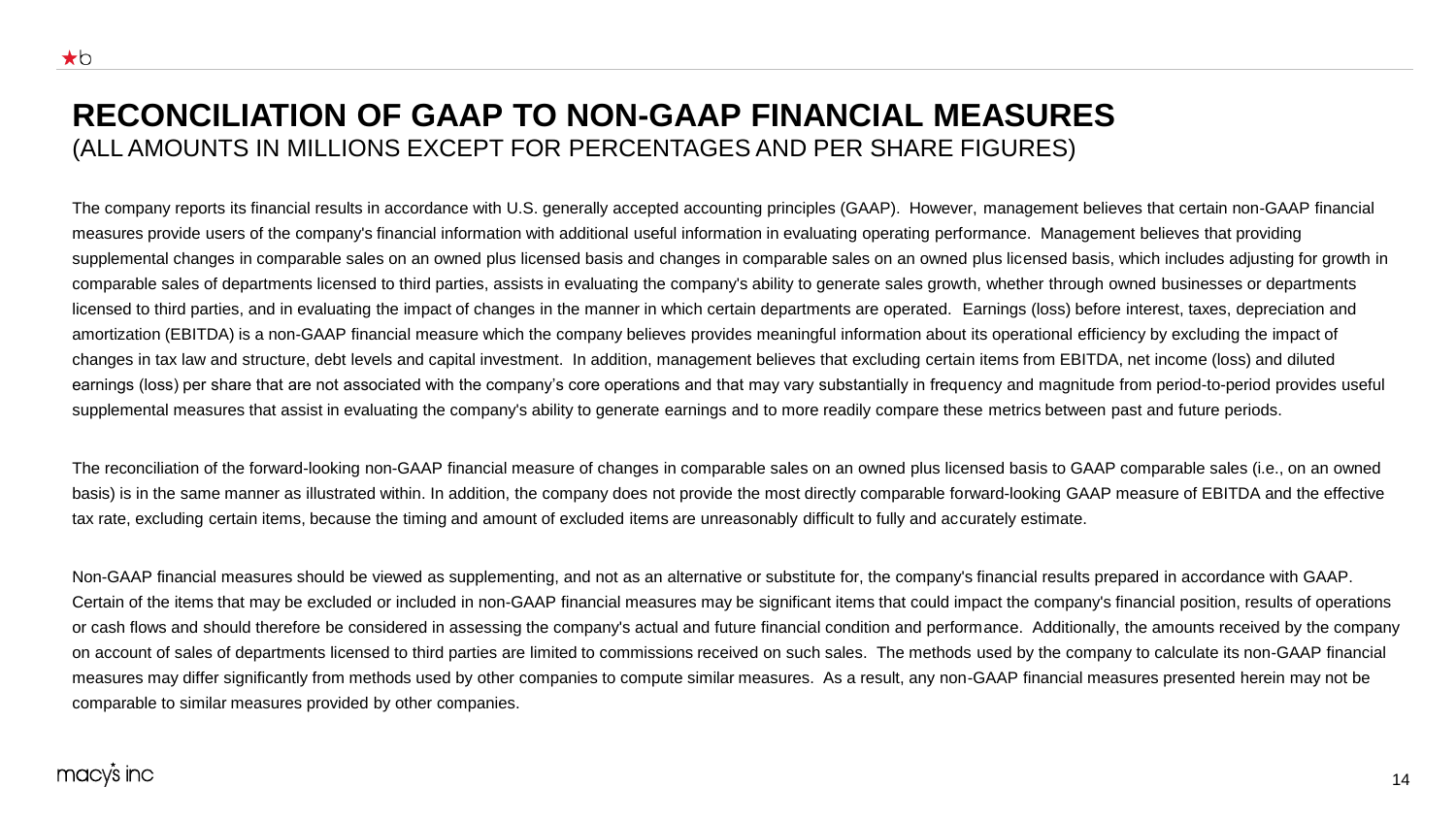# **CHANGES IN COMPARABLE SALES**

|                                                                                           | <b>13 Weeks Ended</b><br><b>August 1, 2020</b> | <b>26 Weeks Ended</b><br><b>August 1, 2020</b> |  |
|-------------------------------------------------------------------------------------------|------------------------------------------------|------------------------------------------------|--|
| Decrease in comparable sales on an owned basis (Note 1)                                   | $(34.7)\%$                                     | $(40.0)\%$                                     |  |
| Impact of growth in comparable sales of departments licensed to third<br>parties (Note 2) | (0.4)%                                         | (0.2)%                                         |  |
| Decrease in comparable sales on an owned plus licensed basis                              | (35.1)%                                        | $(40.2)\%$                                     |  |

#### Notes:

(1) Represents the period-to-period percentage change in net sales from stores in operation throughout the year presented and the immediately preceding year and all online sales, excluding commissions from departments licensed to third parties. Stores impacted by a natural disaster or undergoing significant expansion or shrinkage remain in the comparable sales calculation unless the store, or material portion of the store, is closed for a significant period of time. No stores have been excluded as a result of the COVID-19 pandemic. Definitions and calculations of comparable sales may differ among companies in the retail industry.

(2) Represents the impact of including the sales of departments licensed to third parties occurring in stores in operation throughout the year presented and the immediately preceding year and all online sales in the calculation of comparable sales. The company licenses third parties to operate certain departments in its stores and online and receives commissions from these third parties based on a percentage of their net sales. In its financial statements prepared in conformity with GAAP, the company includes these commissions (rather than sales of the departments licensed to third parties) in its net sales. The company does not, however, include any amounts in respect of licensed department sales (or any commissions earned on such sales) in its comparable sales in accordance with GAAP (i.e., on an owned basis). The amounts of commissions earned on sales of departments licensed to third parties are not material to its net sales for the periods presented.

#### macy's inc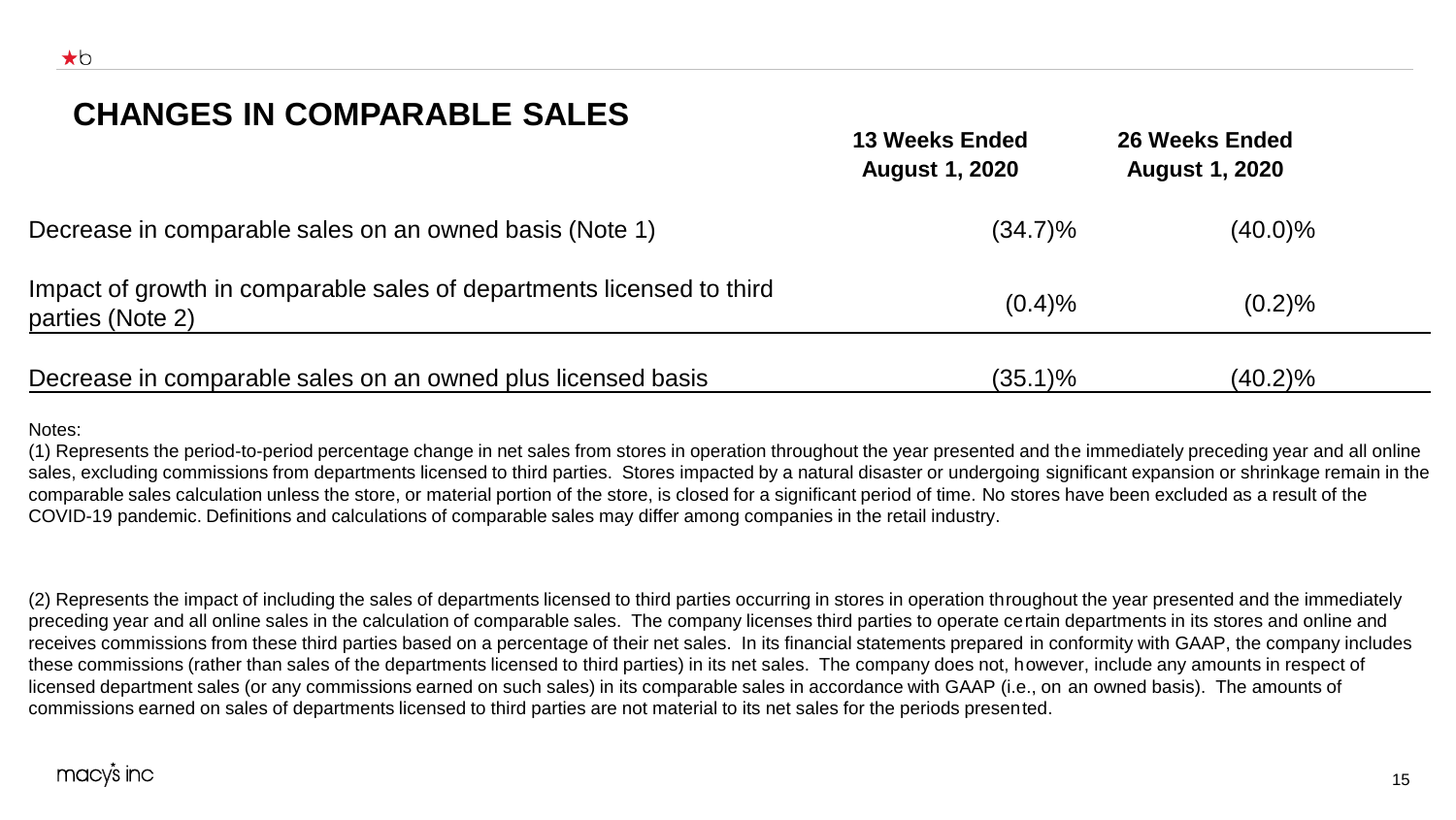#### **13 Weeks Ended 13 Weeks Ended NET INCOME (LOSS), EXCLUDING CERTAIN ITEMS AND GAINS ON SALE OF REAL ESTATE**

| LJIAIL                                                                                       | TS MEERS ENGED<br><b>August 1, 2020</b> | <b>13 WEEKS ENGEG</b><br><b>August 3, 2019</b> |
|----------------------------------------------------------------------------------------------|-----------------------------------------|------------------------------------------------|
| Most comparable GAAP measure:                                                                |                                         |                                                |
| Net income (loss)                                                                            | \$(431)                                 | \$86                                           |
| Non-GAAP measure:<br>Net income (loss)                                                       | \$(431)                                 | \$86                                           |
| Restructuring, impairment and other costs                                                    | 242                                     | $\overline{2}$                                 |
| Settlement charges                                                                           | 38                                      |                                                |
| Financing costs                                                                              | 3                                       |                                                |
| Income tax impact of certain items identified above                                          | (103)                                   |                                                |
| As adjusted to exclude certain item above                                                    | \$(251)                                 | \$88                                           |
| Gains on sale of real estate                                                                 |                                         | (7)                                            |
| Income tax impact of gains on sale of real estate                                            |                                         | 2                                              |
| As adjusted to exclude gains on sale of real estate and other certain items identified above | \$(251)                                 | \$83                                           |

 $\star$ b

macys inc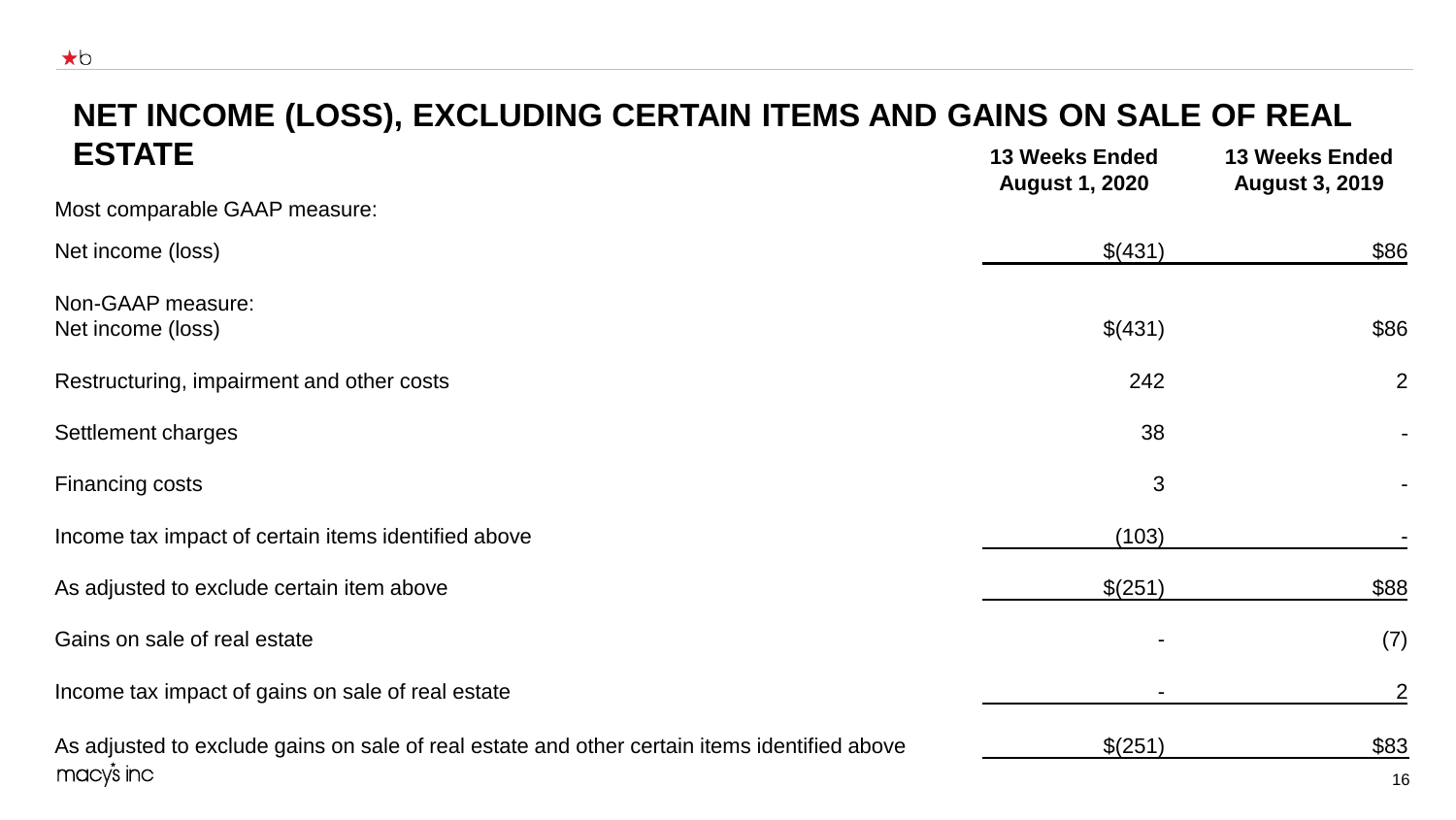#### **13 Weeks Ended 13 Weeks Ended DILUTED EARNINGS (LOSS) PER SHARE, EXCLUDING CERTAIN ITEMS AND GAINS ON SALE OF REAL ESTATE**

| UN SALE UF REAL ESTATE                                                                                                                               | IJ WEENS LIIUEU<br><b>August 1, 2020</b> | <b>IS MEEVS EIINEN</b><br><b>August 3, 2019</b> |
|------------------------------------------------------------------------------------------------------------------------------------------------------|------------------------------------------|-------------------------------------------------|
| Most comparable GAAP measure:                                                                                                                        |                                          |                                                 |
| Diluted earnings (loss) per share                                                                                                                    | \$(1.39)                                 | \$0.28                                          |
| Non-GAAP measure:<br>Diluted earnings (loss) per share                                                                                               | \$(1.39)                                 | \$0.28                                          |
| Restructuring, impairment and other costs (Note 1)                                                                                                   | 0.78                                     |                                                 |
| Settlement charges                                                                                                                                   | 0.12                                     |                                                 |
| Financing costs                                                                                                                                      | 0.01                                     |                                                 |
| Income tax impact of certain items identified above                                                                                                  | (0.33)                                   |                                                 |
| As adjusted to exclude certain item above                                                                                                            | \$(0.81)                                 | \$0.28                                          |
| Gains on sale of real estate                                                                                                                         |                                          | (0.02)                                          |
| Income tax impact of gains on sale of real estate                                                                                                    |                                          | 0.01                                            |
| As adjusted to exclude gains on sale of real estate and other certain items identified above<br>Note:                                                | \$(0.81)                                 | \$0.27                                          |
| macy's inc<br>(1) The impact during the 13 weeks ended August 3, 2019, represents a value less than zero for net income or \$0.01 per diluted share. |                                          | 17                                              |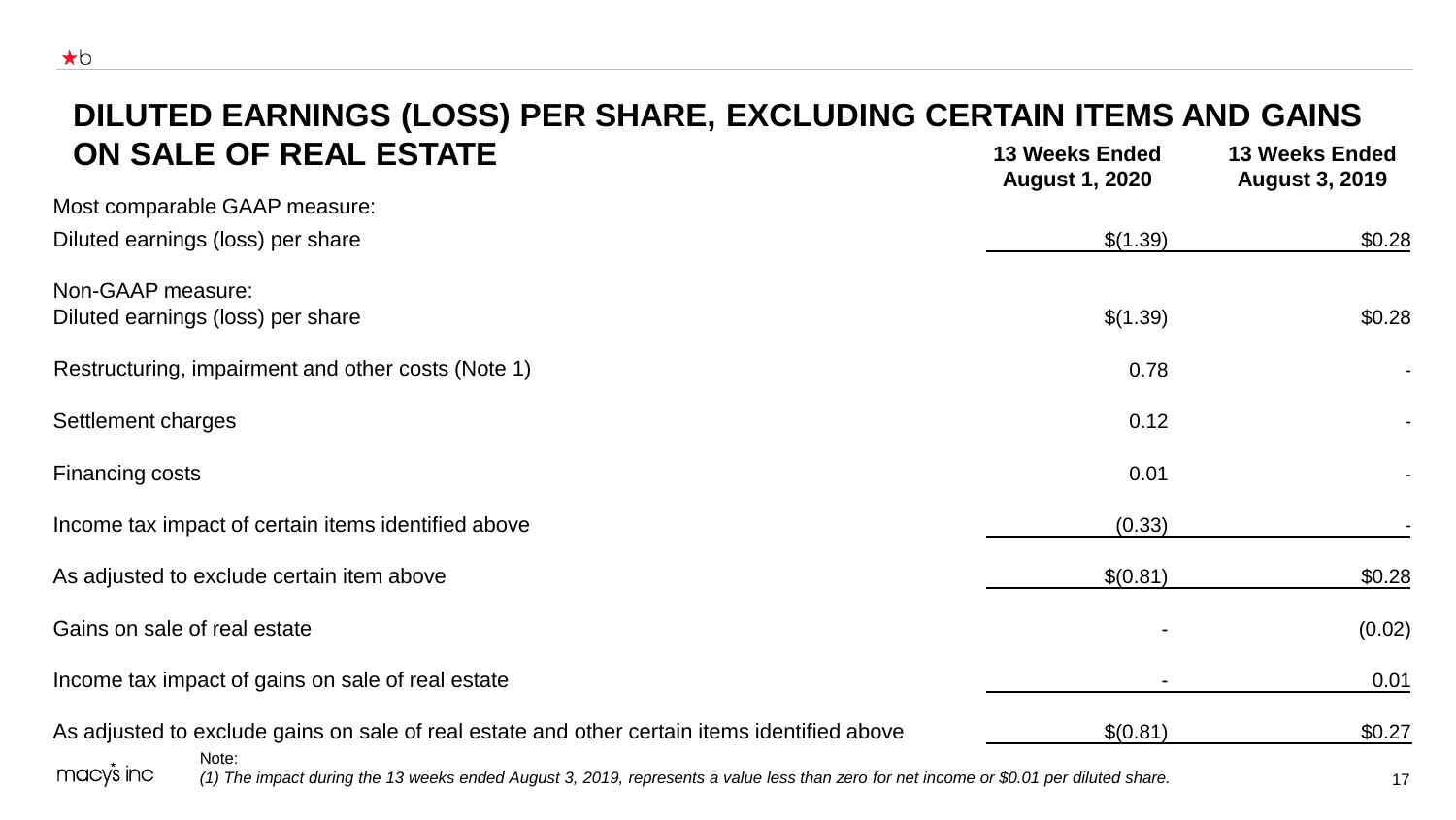#### **26 Weeks Ended 26 Weeks Ended NET INCOME (LOSS), EXCLUDING CERTAIN ITEMS AND GAINS ON SALE OF REAL ESTATE**

| ESIALE                                                                                       | zo weeks Engeg<br><b>August 1, 2020</b> | zo weeks Engeg<br><b>August 3, 2019</b> |
|----------------------------------------------------------------------------------------------|-----------------------------------------|-----------------------------------------|
| Most comparable GAAP measure:                                                                |                                         |                                         |
| Net income (loss)                                                                            | \$(4,012)                               | \$223                                   |
| Non-GAAP measure:<br>Net income (loss)                                                       | \$(4,012)                               | \$223                                   |
| Impairment, restructuring and other costs                                                    | 3,426                                   | 3                                       |
| Settlement charges                                                                           | 38                                      |                                         |
| Financing costs                                                                              | 3                                       |                                         |
| Income tax impact of certain items identified above                                          | (336)                                   | (1)                                     |
| As adjusted to exclude certain item above                                                    | \$(881)                                 | \$225                                   |
| Gains on sale of real estate                                                                 | (16)                                    | (49)                                    |
| Income tax impact of gains on sale of real estate                                            | 4                                       | 13                                      |
| As adjusted to exclude gains on sale of real estate and other certain items identified above | \$(893)                                 | \$189                                   |
| macy's inc                                                                                   |                                         | 18                                      |